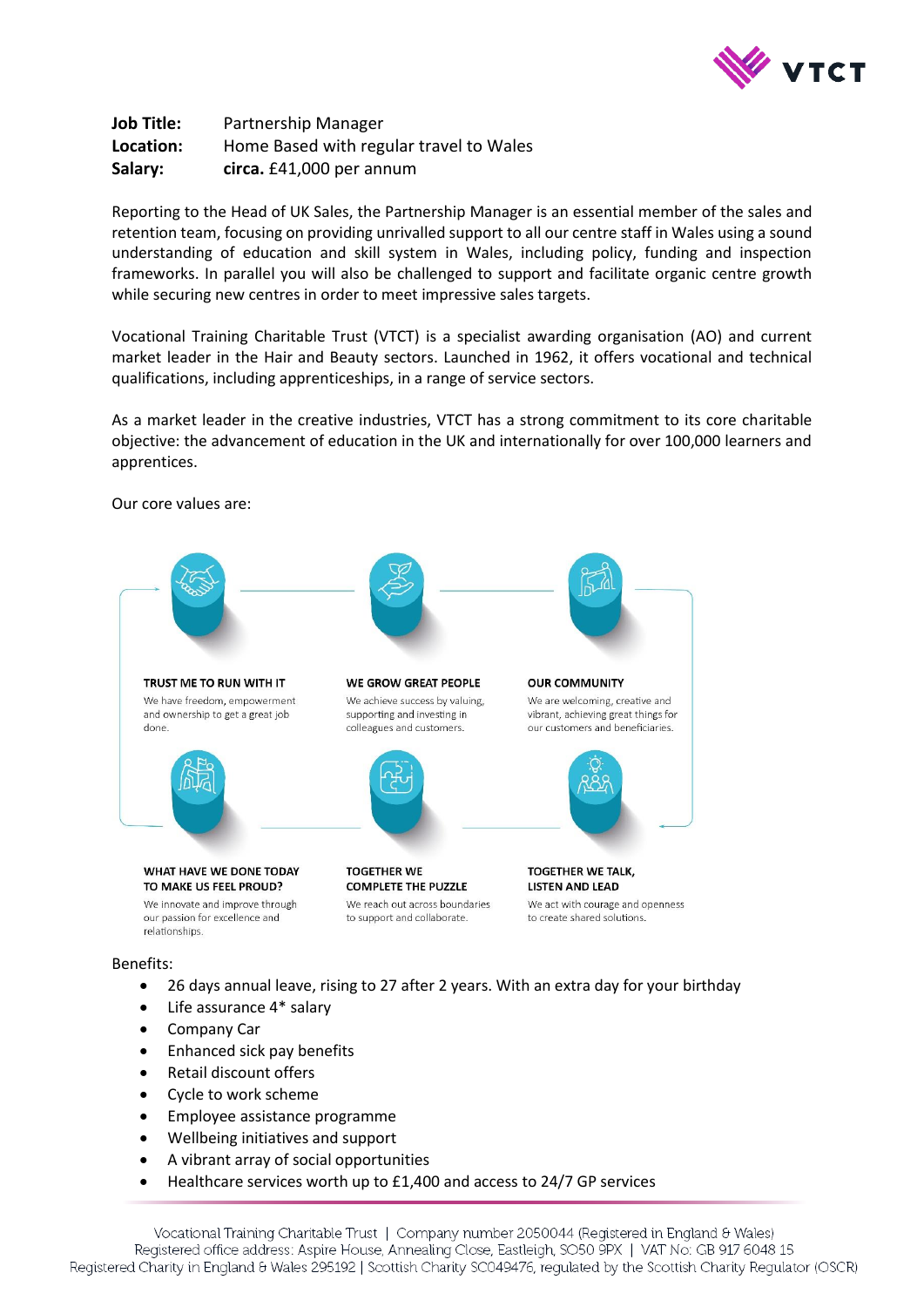

Wide array of training and development opportunities.

Principal Responsibilities include:

- To be the lead ambassador for iTEC and VTCT in Wales, building long-term and authentic relationships with key decision makers across the education and skills sector, including colleges, independent training providers and other key stakeholders.
- To increase the number of new students within your allocated accounts be developing and growing the provision they offer.
- To develop our collective understanding across the business of Welsh funding, policy and inspection frameworks, including an understanding of the national inspection arrangements and framework for further education and work-based learning.
- To collaborate with college leaders and managers to identify and pursue opportunities, including supporting Welsh language initiatives and objectives.
- To develop and maintain a calendar of activities in Wales, including an annual Welsh conference, employer-led focus groups, support meetings, CPD events, competitions and learner-focused events.
- Identify any potential risks with existing accounts and collaborate with relevant internal teams to avoid/mitigate such risk.

The successful candidate will:

- 3-4 years minimum of teaching and managing curricula within an FE College or Private Training Provider
- 3-4 years minimum of assessing or quality assuring learner achievement on vocational qualifications
- Vocational qualification(s) at Level 3 or higher (in one or more of the core disciplines hairdressing, barbering, beauty therapy, theatrical and media make-up, nail services, complementary therapies, sports massage, health and fitness)
- Teaching or training qualification at level 3 or higher
- Substantial knowledge and a successful track record of FE or Private Training Provider curriculum planning procedures and methods which maximise funding opportunities
- Fantastic communication skills in order to support and motivate customers to grow
- Full, clean driving licence to facilitate travel between centres.

Desirable Skills include:

- Welsh language skills
- Experience with business to business consultative selling
- Experience identifying opportunities in terms of training providers, methods of delivery and products

Please submit your CV and a covering letter (optional) to [recruitment@vtct.org.uk](mailto:recruitment@vtct.org.uk) to start the application process.